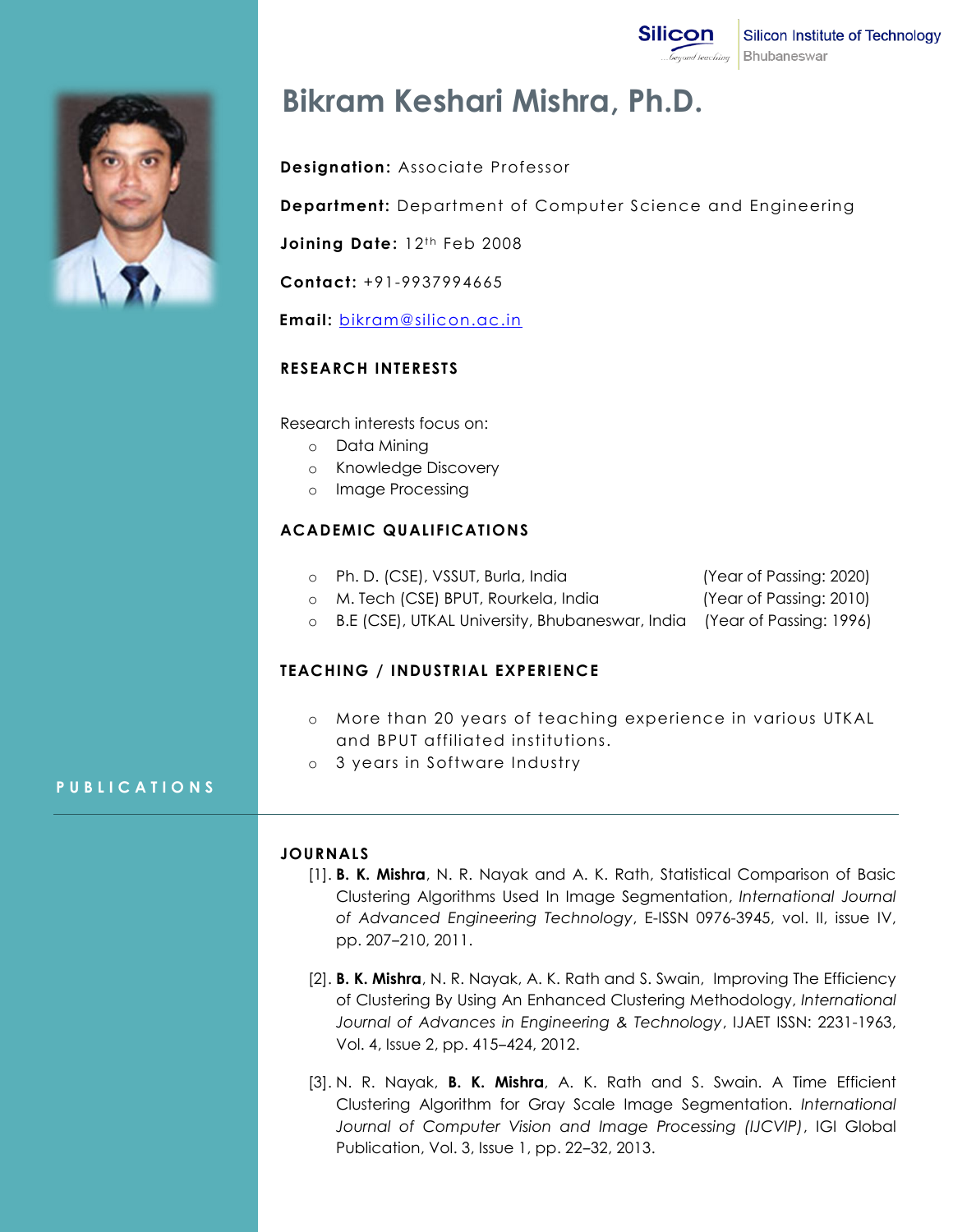- [4]. **B. K. Mishra**, N. R. Nayak and A. K. Rath. Improving The Efficiency Of Color Image Segmentation Using An Enhanced Clustering Methodology, *International Journal of Applied Evolutionary Computation*, 6(2), pp. 50–62, IGI Global Publication, 2015.
- [5]. **B.K. Mishra**, N. R. Nayak and A. K. Rath. Assessment of Basic Clustering Techniques Using Teaching-Learning-Based Optimisation, *Int. J. Knowledge Engineering and Soft Data Paradigms*, Vol. 5, No. 2, pp. 106‒122, 2016.
- [6]. **B.K. Mishra** and A. K. Rath. Improving The Efficacy of Clustering by Using Far Enhanced Clustering Algorithm, *Int. J. Data Mining, Modelling and Management, Vol. 10, No. 3, pp. 269-292, 2018.*
- [7]. **B. K. Mishra**, A. K. Rath, S. K. Nanda and R. R. Baidyanath. "Efficient Intelligent Framework for Sélection of Initial Cluster Centers", Int. J. Intelligent Systems and Applications, vol. 11, number 8, pp. 44 – 55, 2019.
- [8]. **B. K. Mishra**, A. K. Rath and P. K. Tripathy. "Detection of Fungal Contagion in Food Items using Enhanced Image Segmentation", Int. J. of Engineering and Advanced Technology, vol. 8, issue 6, pp. 1748 – 1757, 2019.

# **CONFERENCES**

- [1]. **B. K. Mishra**, N. R. Nayak, A. K. Rath and S. Swain. Far Efficient K-Means Clustering Algorithm, *ICACCI'12*, pp. 106-110, ACM publication, 2012.
- [2]. N. R. Nayak, **B. K. Mishra**, A. K. Rath and S. Swain. Comparative Analysis Of K-Mean Based Clustering Algorithms Using Various Distance Formulae, *4th International Conference on Electronics Computer Technology (ICECT)*, pp. 491‒497, IEEE Publication, 2012.
- [3]. **B. K. Mishra** and A. K. Rath. Coherent Method For Determining Initial Cluster Center, *ICCIDM-*2017, pp. 63‒75, *Computational Intelligence in Data Mining, Springer.* 2018.
- [4] Saroja Kumar Rout, Bibhuprasad Sahu, **Bikram Keshari Mishra**, Debabrata Singh. Artificial Neural Network Modeling for Prediction of Coronavirus (COVID-19), Advances in Distributed Computing and Machine Learning, Lecture Notes in Networks and Systems book series (LNNS, volume 302), Springer, pp 328-339, DOI: 10.1007/978-981-16-4807-6\_32.

# **BOOK CHAPTERS**

[1]. **B. K. Mishra** and A. K. Rath. An Enhanced Clustering Method For Image Segmentation. Chapter 16, pp. 325–343, *Exploring Critical Approaches of Evolutionary Computation*, IGI Global Publication. 2018.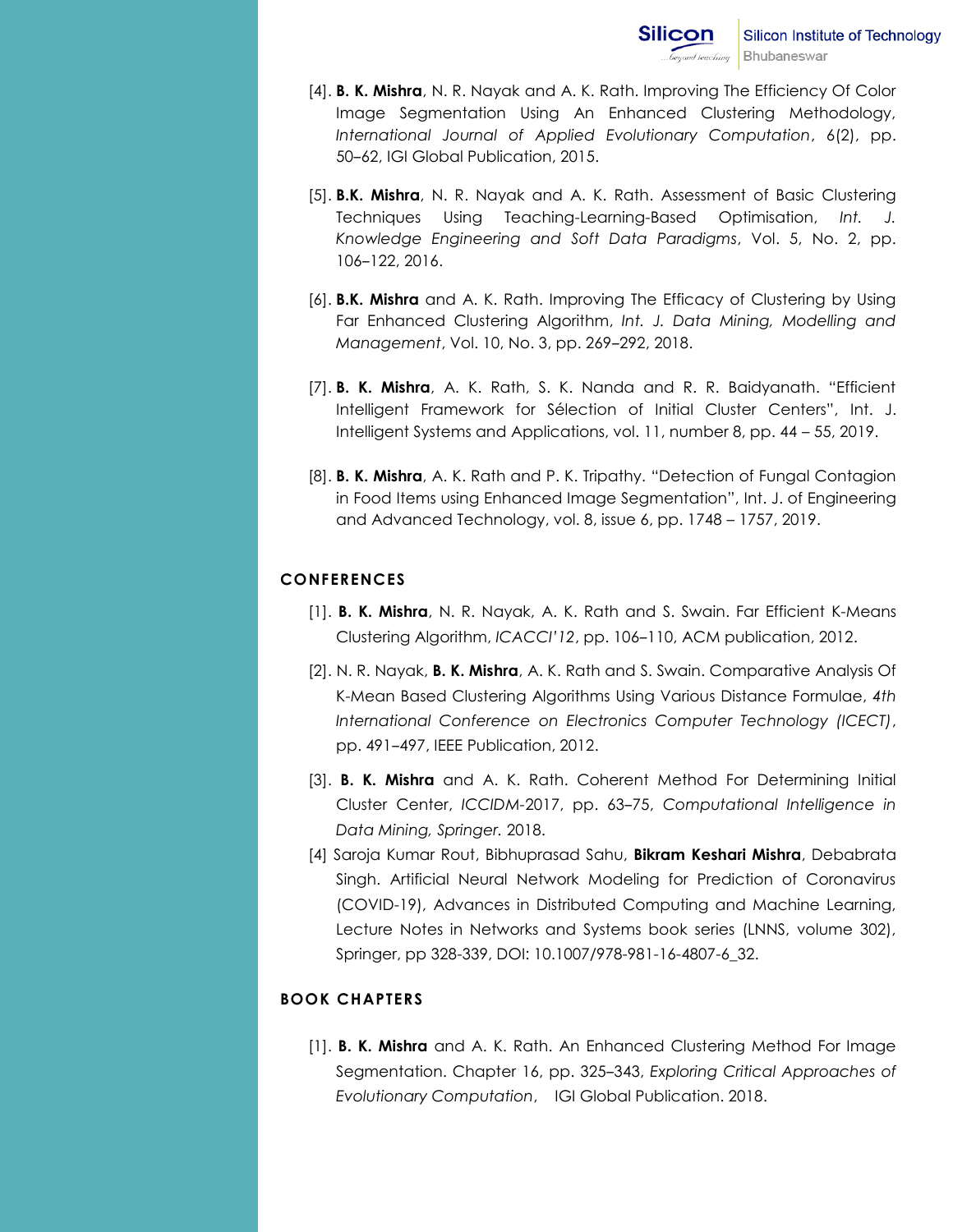#### **REVIEWER**

- [1]. Paper ID: T4P0109\_IACC100867, Paper Title: Enhancement Of Infrared Image For Moisture Detection, *3rd IEEE International Advance Computing Conference (IACC-2013),* Organized by: IEEE Computer Society, India Council & IEEE Student Branch, AKGEC, Ghaziabad. 2013.
- [2]. Paper ID: T3P0188\_IACC100971. Paper Title: Simultaneous Continuous Feature Selection and K Clustering by Multi Objective Genetic Algorithm, *3rd IEEE International Advance Computing Conference (IACC-2013)*. Organized by: IEEE Computer Society, India Council & IEEE Student Branch, AKGEC, Ghaziabad. 2013.
- [3]. Manuscript ID: JST-1275-2018. Pixel -based Analysis for Automatic Oil Palm Trees Counting from UAV Images. *Pertanika Journal of Science and Technology.* 2018.

# **S E M I N A R / C O N F E R E N C E S A T T E N D E D**

| <b>NAME OF CONF.</b><br>/SEMINAR | ORGANIZING<br><b>INSTITUTE</b> | <b>PLACE &amp; DATE</b> | <b>ROLE</b>                |
|----------------------------------|--------------------------------|-------------------------|----------------------------|
| <b>NSSE</b>                      | SIT, BBSR                      | Bhubaneswar             | Participant                |
| <b>MRS</b>                       | VSSUT, Burla                   | Burla, 2017             | <b>Poster Presentation</b> |

# **W O R K S H O P / F D P / S T C A T T E N D E D**

| <b>COURSE NAME</b>                                                   | ORGANIZING<br><b>INSTITUTE</b> | <b>PLACE</b><br>& YEAR | <b>DURATION</b> |
|----------------------------------------------------------------------|--------------------------------|------------------------|-----------------|
| Workshop on Computer<br>Programming                                  | IIT, Bombay                    | SIT, 2014              | 2 weeks         |
| Workshop on Computer Networking                                      | IIT, Bombay                    | SIT, 2014              | 1 week          |
| Workshop on Computer Security                                        | IIT, Bombay                    | SIT, 2014              | 2 weeks         |
| Workshop on Introduction to Design<br>of Algorithm                   | IIT, Kharagpur                 | SIT, 2015              | 2 weeks         |
| Pedagogy for Effective use of ICT in<br><b>Engineering Education</b> | IIT, Bombay                    | SIT, 2015              | 2 Weeks         |
| National Workshop on Science &<br>Engg. Aspects of Big Data Analysis | SIT,<br>Bhubaneswar            | SIT, 2015              | 3 Days          |